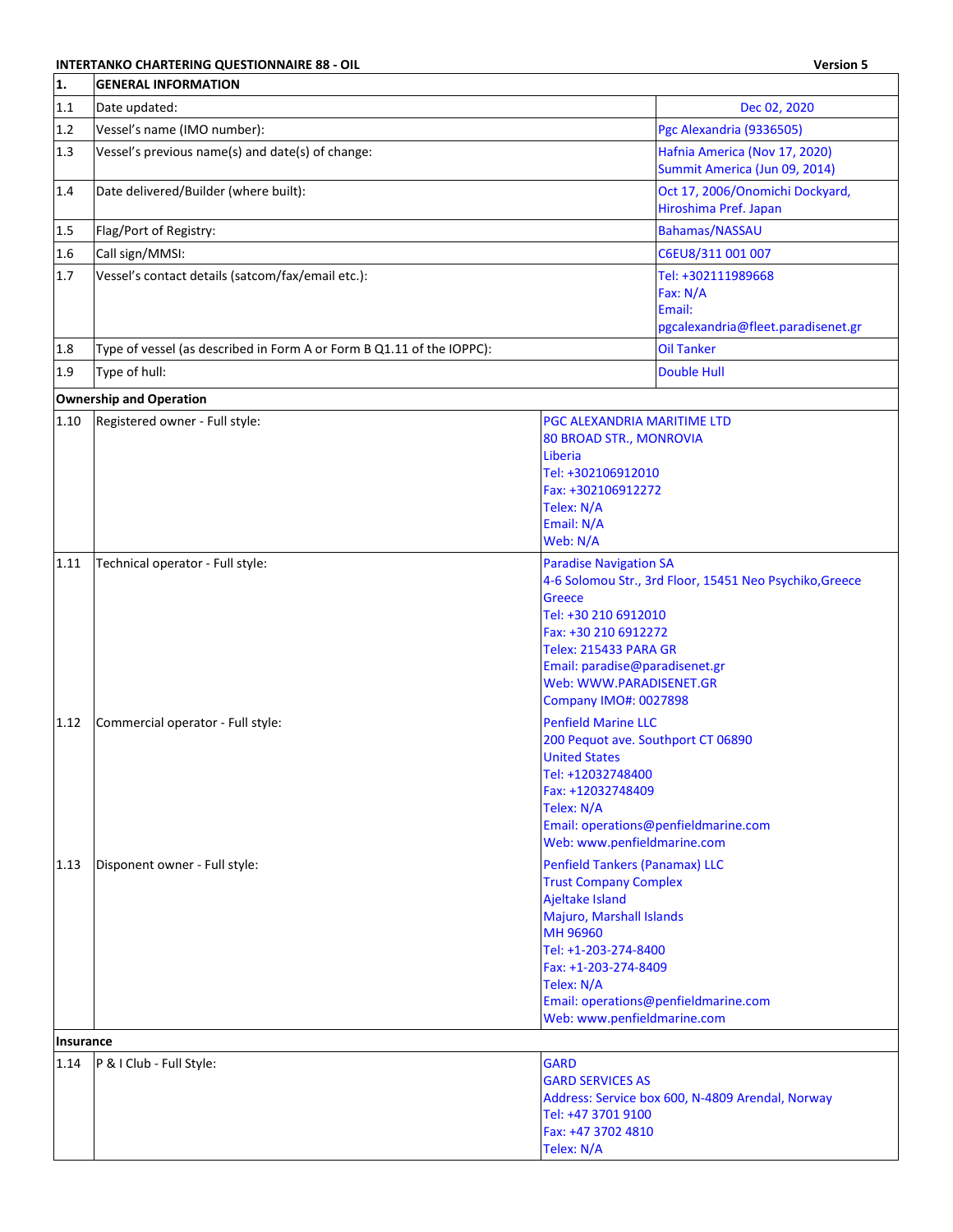|                   | Email: company@mail.no<br>Web: N/A                                                                                                             |                                                                                                       |                                                                          |                      |
|-------------------|------------------------------------------------------------------------------------------------------------------------------------------------|-------------------------------------------------------------------------------------------------------|--------------------------------------------------------------------------|----------------------|
| 1.15              | P & I Club pollution liability coverage/expiration date:                                                                                       |                                                                                                       | 1,000,000,000 US\$                                                       | Feb 20, 2021         |
| 1.16              | Hull & Machinery insured by - Full Style:<br>(Specify broker or leading underwriter)                                                           | <b>Gard AS</b><br><b>Norway</b><br>Email: company@mail.no<br>Tel: +47 3701 9100<br>Fax: +47 3702 4810 | GARD SERVICES AS Address: Service box 600, N-4809 Arendal,               |                      |
| 1.17              | Hull & Machinery insured value/expiration date:                                                                                                |                                                                                                       | 23,000,000 US\$                                                          | Dec 31, 2020         |
|                   | <b>Classification</b>                                                                                                                          |                                                                                                       |                                                                          |                      |
| 1.18              | Classification society:                                                                                                                        |                                                                                                       | <b>DNV GL</b>                                                            |                      |
| 1.19              | Class notation:                                                                                                                                |                                                                                                       | +100 A5 Oil tanker with double hull BMW<br>ESP IW NLS +MC AUT EP-D INERT |                      |
| 1.20              | Is the vessel subject to any conditions of class, class extensions, outstanding memorandums or<br>class recommendations? If yes, give details: |                                                                                                       | <b>No</b><br>N/A                                                         |                      |
| 1.21              | If classification society changed, name of previous and date of change:                                                                        |                                                                                                       | <b>Not Applicable</b>                                                    |                      |
| 1.22              | Does the vessel have ice class? If yes, state what level:                                                                                      |                                                                                                       | No, N/A                                                                  |                      |
| 1.23              | Date/place of last dry-dock:                                                                                                                   |                                                                                                       | Oct 29, 2016/GUANGZHOU                                                   |                      |
| 1.24              | Date next dry dock due/next annual survey due:                                                                                                 |                                                                                                       | Oct 16, 2021                                                             | Oct 16, 2021         |
| 1.25              | Date of last special survey/next special survey due:                                                                                           |                                                                                                       | Oct 16, 2016                                                             | Oct 16, 2021         |
| 1.26              | If ship has Condition Assessment Program (CAP), what is the latest overall rating:                                                             |                                                                                                       | No,                                                                      |                      |
| <b>Dimensions</b> |                                                                                                                                                |                                                                                                       |                                                                          |                      |
| 1.27              | Length overall (LOA):                                                                                                                          |                                                                                                       |                                                                          | <b>228.49 Metres</b> |
| 1.28              | Length between perpendiculars (LBP):                                                                                                           |                                                                                                       | <b>218.90 Metres</b>                                                     |                      |
| 1.29              | Extreme breadth (Beam):                                                                                                                        |                                                                                                       |                                                                          | 32.23 Metres         |
| 1.30              | Moulded depth:                                                                                                                                 |                                                                                                       |                                                                          | 20.65 Metres         |
| 1.31              | Keel to masthead (KTM)/ Keel to masthead (KTM) in collapsed condition, if applicable:                                                          |                                                                                                       | 50.24 Metres                                                             | 49.24 Metres         |
| 1.32              | Distance bridge front to center of manifold:                                                                                                   |                                                                                                       |                                                                          | 76.04 Metres         |
| 1.33              | Bow to center manifold (BCM)/Stern to center manifold (SCM):                                                                                   |                                                                                                       | <b>115.50 Metres</b>                                                     | <b>112.99 Metres</b> |
| 1.34              | Parallel body distances                                                                                                                        | Lightship                                                                                             | Normal Ballast                                                           | Summer Dwt           |
|                   | Forward to mid-point manifold:                                                                                                                 | 59.40 Metres                                                                                          | 64.85 Metres                                                             | 68.16 Metres         |
|                   | Aft to mid-point manifold:                                                                                                                     | 31.29 Metres                                                                                          | 47.84 Metres                                                             | 62.82 Metres         |
|                   | Parallel body length:                                                                                                                          | 90.69 Metres                                                                                          | <b>112.69 Metres</b>                                                     | 130.9813 Metres      |
| <b>Tonnages</b>   |                                                                                                                                                |                                                                                                       |                                                                          |                      |
| 1.35              | Net Tonnage:                                                                                                                                   |                                                                                                       |                                                                          | 22,158               |
| 1.36              | Gross Tonnage/Reduced Gross Tonnage (if applicable):                                                                                           |                                                                                                       | 41,021                                                                   | 32,824               |
| 1.37              | Suez Canal Tonnage - Gross (SCGT)/Net (SCNT):                                                                                                  |                                                                                                       | 42,381.59                                                                | 38,016.53            |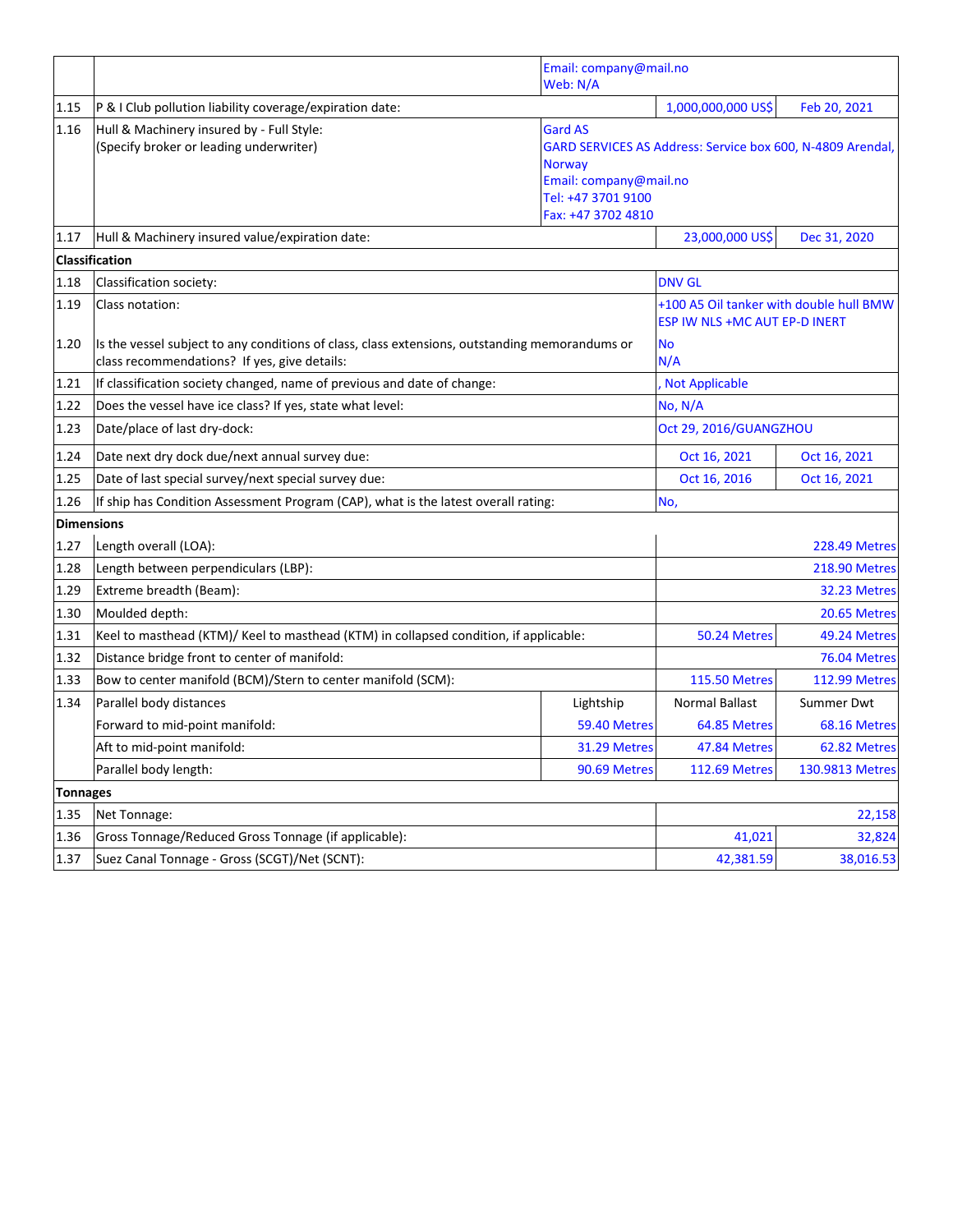| 1.38 | Panama Canal Net Tonnage (PCNT):                                                                                                                                                                                                                                                                                                                                                                                                                                                                                                                                                                                                                                                                                                                                                                                                                                                                                                                                                                                                                                                                                          |                      |                      |                                       | 33,904                              |  |
|------|---------------------------------------------------------------------------------------------------------------------------------------------------------------------------------------------------------------------------------------------------------------------------------------------------------------------------------------------------------------------------------------------------------------------------------------------------------------------------------------------------------------------------------------------------------------------------------------------------------------------------------------------------------------------------------------------------------------------------------------------------------------------------------------------------------------------------------------------------------------------------------------------------------------------------------------------------------------------------------------------------------------------------------------------------------------------------------------------------------------------------|----------------------|----------------------|---------------------------------------|-------------------------------------|--|
|      | Loadline Information                                                                                                                                                                                                                                                                                                                                                                                                                                                                                                                                                                                                                                                                                                                                                                                                                                                                                                                                                                                                                                                                                                      |                      |                      |                                       |                                     |  |
| 1.39 | Loadline                                                                                                                                                                                                                                                                                                                                                                                                                                                                                                                                                                                                                                                                                                                                                                                                                                                                                                                                                                                                                                                                                                                  | Freeboard            | Draft                | Deadweight                            | Displacement                        |  |
|      | Summer:                                                                                                                                                                                                                                                                                                                                                                                                                                                                                                                                                                                                                                                                                                                                                                                                                                                                                                                                                                                                                                                                                                                   | 6.334 Metres         | <b>14.354 Metres</b> | 74,999 Metric<br><b>Tonnes</b>        | 87,704 Metric<br><b>Tonnes</b>      |  |
|      | Winter:                                                                                                                                                                                                                                                                                                                                                                                                                                                                                                                                                                                                                                                                                                                                                                                                                                                                                                                                                                                                                                                                                                                   | 6.636 Metres         | <b>14.052 Metres</b> | 72,992 Metric<br><b>Tonnes</b>        | 85,697 Metric<br><b>Tonnes</b>      |  |
|      | Tropical:                                                                                                                                                                                                                                                                                                                                                                                                                                                                                                                                                                                                                                                                                                                                                                                                                                                                                                                                                                                                                                                                                                                 | 6.035 Metres         | 14.653 Metres        | 77,005 Metric<br><b>Tonnes</b>        | 89,710 Metric<br><b>Tonnes</b>      |  |
|      | Lightship:                                                                                                                                                                                                                                                                                                                                                                                                                                                                                                                                                                                                                                                                                                                                                                                                                                                                                                                                                                                                                                                                                                                | <b>18.322 Metres</b> | 2.344 Metres         |                                       | 12,720 Metric<br><b>Tonnes</b>      |  |
|      | Normal Ballast Condition:                                                                                                                                                                                                                                                                                                                                                                                                                                                                                                                                                                                                                                                                                                                                                                                                                                                                                                                                                                                                                                                                                                 | <b>13.578 Metres</b> | 7.088 Metres         | <b>28,324 Metric</b><br><b>Tonnes</b> | 41,044 Metric<br><b>Tonnes</b>      |  |
|      | Segregated Ballast Condition:                                                                                                                                                                                                                                                                                                                                                                                                                                                                                                                                                                                                                                                                                                                                                                                                                                                                                                                                                                                                                                                                                             | <b>13.578 Metres</b> | 7.088 Metres         | 28,324 Metric<br><b>Tonnes</b>        | 41,044 Metric<br><b>Tonnes</b>      |  |
| 1.40 | FWA/TPC at summer draft:                                                                                                                                                                                                                                                                                                                                                                                                                                                                                                                                                                                                                                                                                                                                                                                                                                                                                                                                                                                                                                                                                                  |                      |                      |                                       | 327 Millimetres 67.11 Metric Tonnes |  |
| 1.41 | Yes<br>Does vessel have multiple SDWT? If yes, please provide all assigned loadlines:<br>74999<br>69999<br>59995<br>49996                                                                                                                                                                                                                                                                                                                                                                                                                                                                                                                                                                                                                                                                                                                                                                                                                                                                                                                                                                                                 |                      |                      |                                       |                                     |  |
| 1.42 | Constant (excluding fresh water):                                                                                                                                                                                                                                                                                                                                                                                                                                                                                                                                                                                                                                                                                                                                                                                                                                                                                                                                                                                                                                                                                         |                      |                      |                                       | <b>800 Metric Tonnes</b>            |  |
|      | 1.43<br>What is the company guidelines for Under Keel Clearance (UKC) for this vessel?<br>Open sea: The UKC to exceed 50% of the<br>vessels current maximum static draft and<br>no further UKC calculations required.<br>Confined waters: Where the UKC is less<br>than 50% of the vessels current<br>maximum static draft the vessel shall<br>maintain a minimum UKC of 10% of the<br>current maximum static draft not falling<br>short of 1.0m, after taking into account<br>applicable dynamic factors.<br><b>Channels and fairways: Whilst Underway</b><br>the minimum UKC required is 1.5% of the<br>moulded breadth of the vessel, but not<br>less than 0.6m, after taking into account<br>applicable dynamic factors.<br>Moored at Sea Island terminals, SBM,<br>Open Locations: Minimum UKC of 15% of<br>the current maximum static draft not<br>falling short of 1.5m, after taking into<br>account applicable dynamic factors.<br>Berth alongside a terminal or at CBM:<br>1.5% of the moulded breadth of the<br>vessel, not falling short of 0.3m, after<br>taking into account applicable dynamic<br>factors. |                      |                      |                                       |                                     |  |
| 1.44 | What is the max height of mast above waterline (air draft)                                                                                                                                                                                                                                                                                                                                                                                                                                                                                                                                                                                                                                                                                                                                                                                                                                                                                                                                                                                                                                                                |                      |                      | <b>Full Mast</b>                      | <b>Collapsed Mast</b>               |  |
|      | Summer deadweight:                                                                                                                                                                                                                                                                                                                                                                                                                                                                                                                                                                                                                                                                                                                                                                                                                                                                                                                                                                                                                                                                                                        |                      |                      | <b>35.886 Metres</b>                  | <b>34.886 Metres</b>                |  |
|      | Normal ballast:                                                                                                                                                                                                                                                                                                                                                                                                                                                                                                                                                                                                                                                                                                                                                                                                                                                                                                                                                                                                                                                                                                           |                      |                      | 41.60 Metres                          | 40.60 Metres                        |  |
|      | Lightship:                                                                                                                                                                                                                                                                                                                                                                                                                                                                                                                                                                                                                                                                                                                                                                                                                                                                                                                                                                                                                                                                                                                |                      |                      | 45.13 Metres                          | 44.13 Metres                        |  |

| 12.  | <b>CERTIFICATES</b>                                         | Issued       | <b>Last Annual</b> | Last Intermediate | <b>Expires</b> |
|------|-------------------------------------------------------------|--------------|--------------------|-------------------|----------------|
| 12.1 | Safety Equipment Certificate (SEC):                         | Dec 04, 2017 | Nov 18, 2020       | Jan 09, 2020      | Oct 16, 2021   |
| 12.2 | Safety Radio Certificate (SRC):                             | Dec 04, 2017 | Nov 18, 2020       |                   | Oct 16, 2021   |
| 12.3 | Safety Construction Certificate (SCC):                      | Dec 04, 2017 | Nov 18, 2020       | Jan 09, 2020      | Oct 16, 2021   |
| 12.4 | International Loadline Certificate (ILC):                   | Oct 14, 2018 | Nov 18, 2020       | Jan 09, 2020      | Oct 16, 2021   |
| 12.5 | International Oil Pollution Prevention Certificate (IOPPC): | Dec 04, 2017 | Nov 18, 2020       | Aug 29, 2019      | Oct 16, 2021   |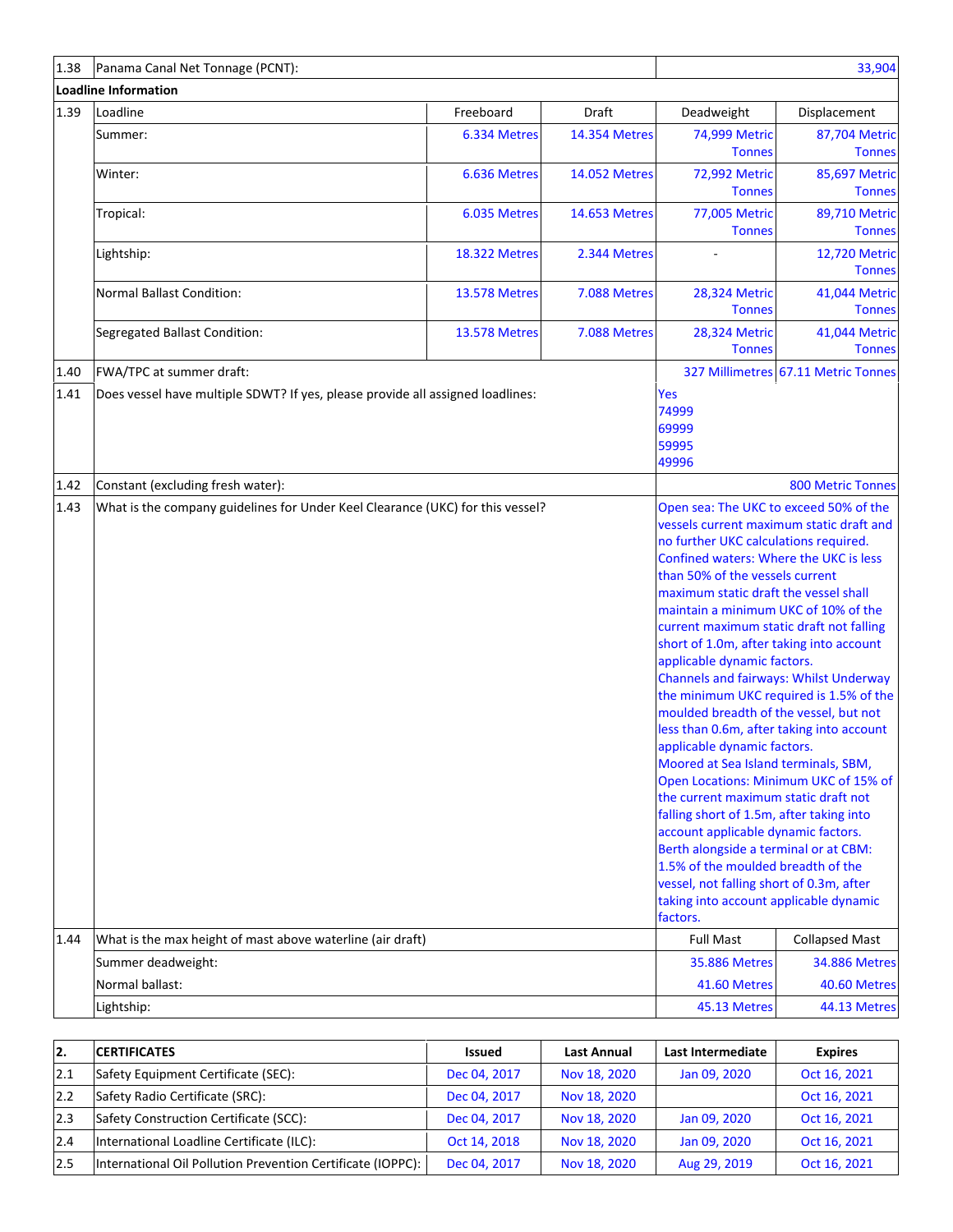| 2.6                                                | International Ship Security Certificate (ISSC):                                                                                       | Nov 19, 2020          |                       | May 28, 2020          | May 19, 2021          |
|----------------------------------------------------|---------------------------------------------------------------------------------------------------------------------------------------|-----------------------|-----------------------|-----------------------|-----------------------|
| 2.7                                                | Maritime Labour Certificate (MLC):                                                                                                    | Nov 19, 2020          | N/A                   | <b>Not Applicable</b> | May 19, 2021          |
| 2.8                                                | ISM Safety Management Certificate (SMC):                                                                                              | Nov 19, 2020          |                       |                       | May 19, 2021          |
| 2.9                                                | Document of Compliance (DOC):                                                                                                         | Jun 24, 2019          | Jan 10, 2020          |                       | Apr 28, 2023          |
| 2.10                                               | USCG Certificate of Compliance (USCGCOC):                                                                                             | Aug 18, 2020          |                       | <b>Not Applicable</b> | Jun 28, 2022          |
| 2.11                                               | Civil Liability Convention (CLC) 1992 Certificate:                                                                                    | Feb 20, 2021          | N/A                   | N/A                   | Feb 20, 2021          |
| 2.12                                               | Civil Liability for Bunker Oil Pollution Damage Convention<br>(CLBC) Certificate:                                                     | Feb 20, 2020          | N/A                   | N/A                   | Feb 20, 2021          |
| 2.13                                               | Liability for the Removal of Wrecks Certificate (WRC):                                                                                | Feb 20, 2020          | N/A                   | N/A                   | Feb 20, 2021          |
| 2.14                                               | U.S. Certificate of Financial Responsibility (COFR):                                                                                  | Nov 10, 2020          | N/A                   | N/A                   | Nov 10, 2023          |
| 2.15                                               | Certificate of Class (COC):                                                                                                           | Dec 04, 2017          | Nov 18, 2020          |                       | Oct 16, 2021          |
| 2.16                                               | International Sewage Pollution Prevention Certificate<br>(ISPPC):                                                                     | Dec 04, 2017          | N/A                   | N/A                   | Oct 16, 2021          |
| 2.17                                               | Certificate of Fitness (COF):                                                                                                         | <b>Not Applicable</b> | <b>Not Applicable</b> |                       | <b>Not Applicable</b> |
| 2.18                                               | International Energy Efficiency Certificate (IEEC):                                                                                   | Dec 04, 2017          | N/A                   | N/A                   | N/A                   |
| 2.19                                               | International Air Pollution Prevention Certificate (IAPPC):                                                                           | Dec 04, 2017          | Nov 18, 2020          | <b>Not Applicable</b> | Oct 16, 2021          |
|                                                    | <b>Documentation</b>                                                                                                                  |                       |                       |                       |                       |
| 2.20                                               | Owner warrant that vessel is member of ITOPF and will remain so for the entire duration of this<br>voyage/contract:                   |                       |                       |                       | Yes                   |
| 2.21                                               | Does vessel have in place a Drug and Alcohol Policy complying with OCIMF guidelines for Control<br>of Drugs and Alcohol Onboard Ship? |                       |                       | Yes                   |                       |
| 2.22                                               | Is the ITF Special Agreement on board (if applicable)?                                                                                |                       |                       | <b>Yes</b>            |                       |
| ITF Blue Card expiry date (if applicable):<br>2.23 |                                                                                                                                       |                       | Sep 30, 2022          |                       |                       |

| 13.  | <b>CREW</b>                                                       |                                                                                                                                                                            |    |                                         |
|------|-------------------------------------------------------------------|----------------------------------------------------------------------------------------------------------------------------------------------------------------------------|----|-----------------------------------------|
| 3.1  | Nationality of Master:                                            |                                                                                                                                                                            |    | <b>Montenegrin</b>                      |
| 3.2  | Number and nationality of Officers:                               |                                                                                                                                                                            | 10 | Montenegrin, Romanian, Greek            |
| 13.3 | Number and nationality of Crew:                                   |                                                                                                                                                                            | 13 | Montenegro, Romania                     |
| 3.4  | What is the common working language onboard:                      |                                                                                                                                                                            |    | <b>English</b>                          |
| 3.5  | Do officers speak and understand English?                         |                                                                                                                                                                            |    | Yes                                     |
| 3.6  | If Officers/ratings employed by a manning agency - Full<br>style: | <b>Officers: Paradise Navigation SRL</b><br>231, Mamaia Blvd., 1st floor, office<br>no1, Constanta<br>Tel: +40341146156<br>Email: crew@paradisenet.gr<br>Web: www.pnsrl.ro |    | <b>Ratings: Paradise Navigation SRL</b> |

| 4.  | <b>FOR USA CALLS</b>                                                                                                                     |                                                                                                                                                                                                   |  |
|-----|------------------------------------------------------------------------------------------------------------------------------------------|---------------------------------------------------------------------------------------------------------------------------------------------------------------------------------------------------|--|
| 4.1 | Has the vessel Operator submitted a Vessel Spill Response Plan to the US Coast Guard which has<br>been approved by official USCG letter? | <b>Yes</b>                                                                                                                                                                                        |  |
| 4.2 | Qualified individual (QI) - Full style:                                                                                                  | O'Brien's Oil Pollution Service<br>645 Codifer Street Slidell Louisiana 70458<br>Tel: +1-985-781-0804<br>Fax: +1 985-781-0580<br>Telex: N/A<br>Email: OOPS-USA@OOPSUSA.COM                        |  |
| 4.3 | Oil Spill Response Organization (OSRO) - Full style:                                                                                     | <b>National Response Corporation</b><br>3500 Sunrise Highway, Suite 103<br>Great River, New York 11739 USA<br>Tel: +1-631-224 9141<br>Fax: +1 631-224 9082<br>Telex: N/A<br>Email: bbell@nrcc.com |  |
| 4.4 | Salvage and Marine Firefighting Services (SMFF) - Full Style:                                                                            | <b>Resolve Marine</b>                                                                                                                                                                             |  |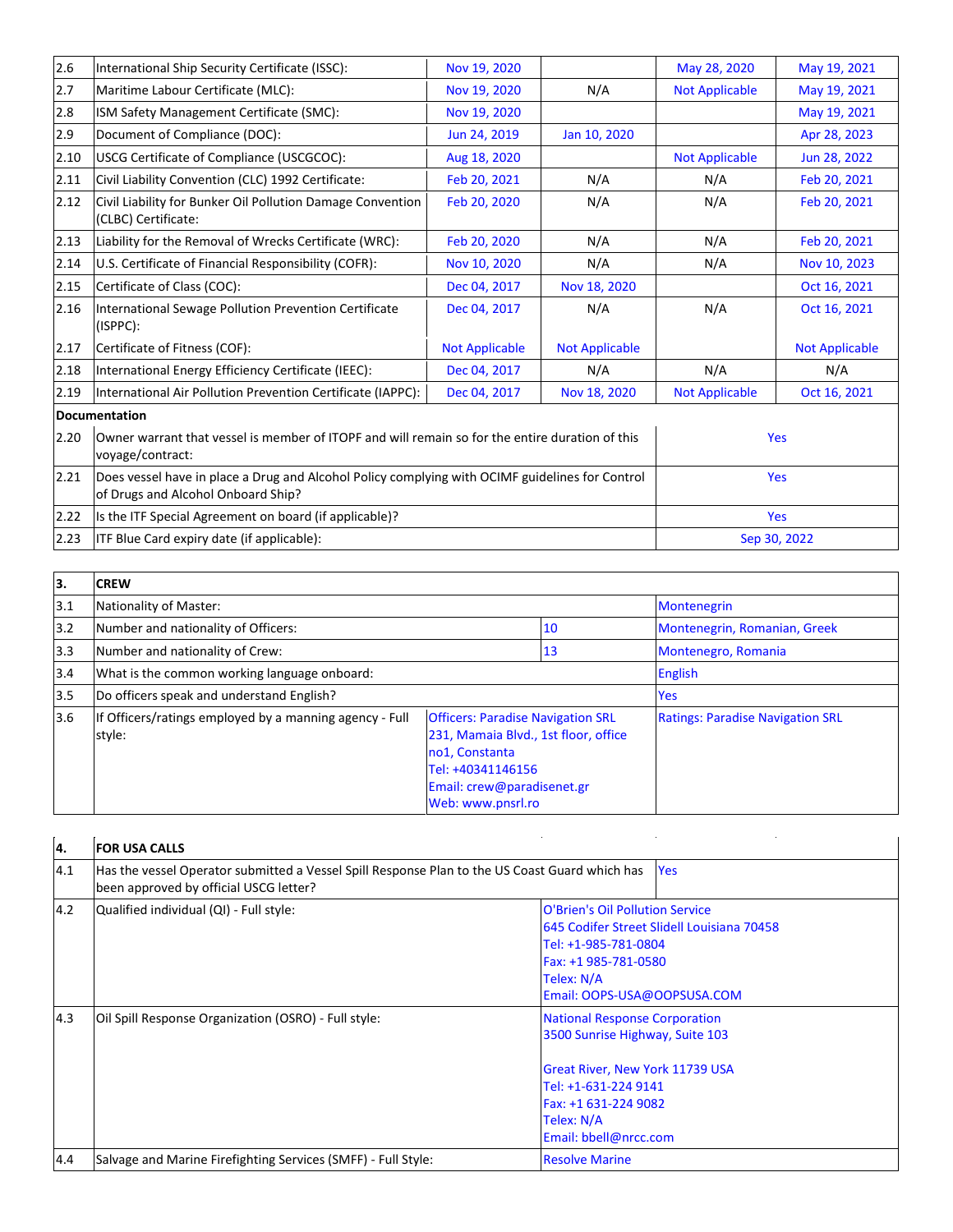| 15.  | <b>SAFETY/HELICOPTER</b>                                                                                                                     |                                               |
|------|----------------------------------------------------------------------------------------------------------------------------------------------|-----------------------------------------------|
| 15.1 | Its the vessel operated under a Quality Management System? If Yes, what type of system?<br>(ISO9001 or IMO Resolution A.741(18) as amended): | <b>Yes</b><br><b>IMO Resolution A.741(18)</b> |
| 15.2 | Can the ship comply with the ICS Helicopter Guidelines?                                                                                      | <b>Yes</b>                                    |
|      | [5.2.1 If Yes, state whether winching or landing area provided:                                                                              | <b>Winching</b>                               |
|      | [5.2.2 If Yes, what is the diameter of the circle provided:                                                                                  | 24 Metres                                     |

### L, L, **6. COATING/ANODES** 6.1 Tank Coating **Coated** Coated Type To What Extent Anodes Cargo tanks: Notified the Secondary School of the Yes Pure Epoxy Note Tank Note Tank Note Tank Note Tank Note T Ballast tanks: Yes Epoxy Whole Tank Yes Slop tanks: Notifiably a state of the Modern Herbert Controller and Modern Herbert Modern Herbert Albert Moder

 $\overline{1}$ 

# **7. BALLAST**

| .   | .                        |     |                                     |                          |                            |
|-----|--------------------------|-----|-------------------------------------|--------------------------|----------------------------|
| 7.1 | Pumps                    | No. | <b>Type</b>                         | Capacity                 | At What Head<br>$(sg=1.0)$ |
|     | <b>Ballast Pumps:</b>    |     | Centrifugal                         | 1,100 Cu.<br>Metres/Hour | 25 Metres                  |
|     | <b>Ballast Eductors:</b> |     | <b>Ballast Stripping</b><br>Eductor | 190 Cu.<br>Metres/Hour   | 1.50 Metres                |

i

÷

i,

## **8. CARGO**

# **Double Hull Vessels**

|                    | ройме пин теззеіз                                                                                                            |                                                                                                                                                                 |                                |
|--------------------|------------------------------------------------------------------------------------------------------------------------------|-----------------------------------------------------------------------------------------------------------------------------------------------------------------|--------------------------------|
| 8.1                | Is vessel fitted with centerline bulkhead in all cargo tanks? If Yes, solid or perforated:                                   | Yes, Solid                                                                                                                                                      |                                |
|                    | <b>Cargo Tank Capacities</b>                                                                                                 |                                                                                                                                                                 |                                |
| 8.2                | Number of cargo tanks and total cubic capacity (max% per company policy: 98%, 97%, 96% or<br>95%) excluding slops tanks:     | 12                                                                                                                                                              | 82,075.10 Cu.<br><b>Metres</b> |
| 8.2.1              | Capacity (max% per company policy: 98%, 97%, 96% or 95%) of each natural segregation with<br>double valve (specify tanks):   | Seg#1: 26663.2 m3 (1 P, 1 S, 4 P, 4 S,<br><b>SLOP S)</b><br>Seg#2: 28178.9 m3 (3 P, 3 S, 6 P, 6 S)<br>Seg#3: 29703.10 m3 (2 P, 2 S, 5 P, 5 S,<br><b>SLOP P)</b> |                                |
| 8.2.2              | IMO class (Oil/Chemical Ship Type 1, 2 or 3):                                                                                | N/A                                                                                                                                                             |                                |
| 8.3                | Number of slop tanks and total cubic capacity (max% per company policy: 98%, 97%, 96% or<br>95%):                            | $\overline{2}$                                                                                                                                                  | 2,470.10 Cu. Metres            |
| 8.3.1              | Specify segregations which slops tanks belong to and their capacity with double valve:                                       | Seg#1: 26663.2 m3 (1 P, 1 S, 4 P, 4 S,<br><b>SLOP S)</b><br>Seg#3: 29703.10 m3 (2 P, 2 S, 5 P, 5 S,<br><b>SLOP P)</b>                                           |                                |
| 8.3.2              | Residual/retention oil tank(s) capacity (98%), if applicable:                                                                |                                                                                                                                                                 | 137.70 Cu. Metres              |
| <b>SBT Vessels</b> |                                                                                                                              |                                                                                                                                                                 |                                |
| 8.3.3              | What is total SBT capacity and percentage of SDWT vessel can maintain?                                                       | 27,091.50 Cu.<br><b>Metres</b>                                                                                                                                  | 37 %                           |
| 8.3.4              | Does vessel meet the requirements of MARPOL Annex I Reg 18.2:                                                                | Yes                                                                                                                                                             |                                |
|                    | <b>Cargo Handling and Pumping Systems</b>                                                                                    |                                                                                                                                                                 |                                |
| 8.4                | How many grades/products can vessel load/discharge with double valve segregation:                                            |                                                                                                                                                                 |                                |
| 8.5                | Are there any cargo tank filling restrictions?<br>If yes, specify number of slack tanks, max s.g., ullage restrictions etc.: | <b>No</b><br><b>Not Applicable</b>                                                                                                                              |                                |
| 8.6                | Max loading rate for homogenous cargo                                                                                        | With VECS                                                                                                                                                       | <b>Without VECS</b>            |
|                    | Loaded per manifold connection:                                                                                              |                                                                                                                                                                 | 3,162 Cu.                      |
|                    |                                                                                                                              |                                                                                                                                                                 |                                |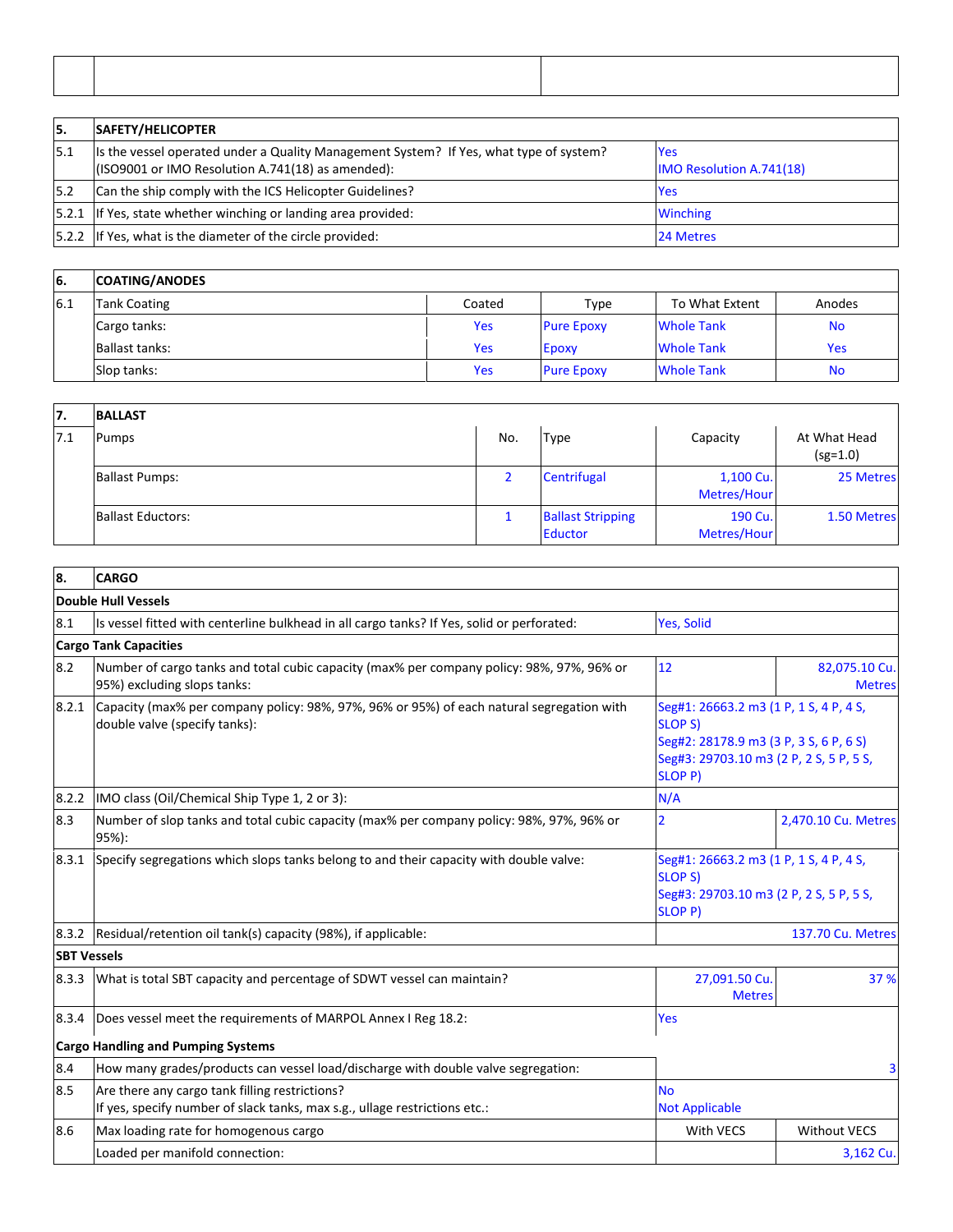|         |                                                                                                                                        |                      |                                                                                 | Metres/Hour                    |  |  |
|---------|----------------------------------------------------------------------------------------------------------------------------------------|----------------------|---------------------------------------------------------------------------------|--------------------------------|--|--|
|         | Loaded simultaneously through all manifolds:                                                                                           |                      | 9,486 Cu.<br>Metres/Hour                                                        | 9,486 Cu.<br>Metres/Hour       |  |  |
|         | <b>Cargo Control Room</b>                                                                                                              |                      |                                                                                 |                                |  |  |
| 8.7     | Is ship fitted with a Cargo Control Room (CCR)?                                                                                        | <b>Yes</b>           |                                                                                 |                                |  |  |
| 8.8     | Can tank innage/ullage be read from the CCR?                                                                                           |                      |                                                                                 | <b>Yes</b>                     |  |  |
|         | <b>Gauging and Sampling</b>                                                                                                            |                      |                                                                                 |                                |  |  |
| 8.9     | Is gauging system certified and calibrated? If no, specify which ones are not calibrated:                                              |                      | No, 15                                                                          |                                |  |  |
|         | What type of fixed closed tank gauging system is fitted:                                                                               |                      | <b>Floating</b>                                                                 |                                |  |  |
|         | Are high level alarms fitted to the cargo tanks? If Yes, indicate whether to all tanks or partial:                                     |                      | Yes, All                                                                        |                                |  |  |
| 8.9.1   | Can cargo be transferred under closed loading conditions in accordance with ISGOTT 11.1.6.6?                                           |                      | Yes                                                                             |                                |  |  |
| 8.9.2   | Are cargo tanks fitted with multipoint gauging? If yes, specify type and locations:                                                    |                      | No, Not Applicable                                                              |                                |  |  |
| 8.10    | Number of portable gauging units (example- MMC) on board:                                                                              |                      |                                                                                 | 4                              |  |  |
|         | <b>Vapor Emission Control System (VECS)</b>                                                                                            |                      |                                                                                 |                                |  |  |
| 8.11    | Is a vapour return system (VRS) fitted?                                                                                                |                      | Yes                                                                             |                                |  |  |
| 8.12    | Number/size of VECS manifolds (per side):                                                                                              |                      | $\overline{2}$                                                                  | <b>400 Millimetres</b>         |  |  |
| 8.13    | Number/size/type of VECS reducers:                                                                                                     |                      | 16"x16" - 4 pcs.                                                                |                                |  |  |
|         |                                                                                                                                        |                      | 16"x12" - 2 pcs.                                                                |                                |  |  |
| Venting |                                                                                                                                        |                      |                                                                                 |                                |  |  |
| 8.14    | State what type of venting system is fitted:                                                                                           |                      | <b>PV Valves</b>                                                                |                                |  |  |
|         | <b>Cargo Manifolds and Reducers</b>                                                                                                    |                      |                                                                                 |                                |  |  |
| 8.15    | Total number/size of cargo manifold connections on each side:                                                                          |                      | 3/400 Millimetres                                                               |                                |  |  |
| 8.16    | What type of valves are fitted at manifold:                                                                                            |                      | <b>Butterfly</b>                                                                |                                |  |  |
| 8.17    | What is the material/rating of the manifold:                                                                                           | Steel/ANSI           |                                                                                 |                                |  |  |
|         | 8.17.1 Does vessel comply with the latest edition of the OCIMF 'Recommendations for Oil Tanker<br>Manifolds and Associated Equipment'? |                      | Yes                                                                             |                                |  |  |
| 8.18    | Distance between cargo manifold centers:                                                                                               |                      |                                                                                 |                                |  |  |
| 8.19    | Distance ships rail to manifold:                                                                                                       |                      | 2,500 Millimetres<br>4,375 Millimetres                                          |                                |  |  |
| 8.20    | Distance manifold to ships side:                                                                                                       |                      |                                                                                 |                                |  |  |
| 8.21    | Top of rail to center of manifold:                                                                                                     |                      | 4,600 Millimetres<br>700 Millimetres                                            |                                |  |  |
| 8.22    | Distance main deck to center of manifold:                                                                                              |                      | 2,050 Millimetres                                                               |                                |  |  |
|         |                                                                                                                                        |                      |                                                                                 |                                |  |  |
| 8.23    | Spill tank grating to center of manifold:                                                                                              |                      |                                                                                 | 900 Millimetres<br>8.37 Metres |  |  |
| 8.24    | Manifold height above the waterline in normal ballast/at SDWT condition:                                                               |                      | 15.61 Metres                                                                    |                                |  |  |
| 8.25    | Number/size/type of reducers:                                                                                                          |                      | 6 x 450/400mm (18/16")<br>3 x 450/300mm (18/12")                                |                                |  |  |
|         |                                                                                                                                        |                      | 3 x 450/250mm (18/10")                                                          |                                |  |  |
|         |                                                                                                                                        |                      | 3 x 450/200mm (18/8")                                                           |                                |  |  |
|         |                                                                                                                                        |                      | 1 x 300/200mm (12/8") (1 x 250/200mm<br>$(10/8")1 \times 400/250$ mm $(16/10")$ |                                |  |  |
|         |                                                                                                                                        |                      | <b>ANSI</b>                                                                     |                                |  |  |
| 8.26    | Is vessel fitted with a stern manifold? If yes, state size:                                                                            |                      | No,                                                                             |                                |  |  |
|         | <b>Heating</b>                                                                                                                         |                      |                                                                                 |                                |  |  |
| 8.27    | Cargo/slop tanks fitted with a cargo heating system?                                                                                   | Type                 | Coiled                                                                          | Material                       |  |  |
|         | Cargo Tanks:                                                                                                                           | <b>HEATING COILS</b> | Yes                                                                             | <b>SS</b>                      |  |  |
|         | Slop Tanks:                                                                                                                            | <b>HEATING COILS</b> | Yes                                                                             | <b>SS</b>                      |  |  |
| 8.28    | Maximum temperature cargo can be loaded/maintained:                                                                                    |                      | 74.0 °C / 165.2 °F                                                              | 57 °C / 134.6 °F               |  |  |
|         | 8.28.1 Minimum temperature cargo can be loaded/maintained:                                                                             |                      |                                                                                 |                                |  |  |
|         | Inert Gas and Crude Oil Washing                                                                                                        |                      |                                                                                 |                                |  |  |
| 8.29    | Is an Inert Gas System (IGS) fitted/operational?<br>Yes/Yes                                                                            |                      |                                                                                 |                                |  |  |
|         | 8.29.1 Is a Crude Oil Washing (COW) installation fitted/operational?                                                                   | Yes/Yes              |                                                                                 |                                |  |  |
| 8.30    | Is IGS supplied by flue gas, inert gas (IG) generator and/or nitrogen:                                                                 |                      | <b>Flue Gas</b>                                                                 |                                |  |  |
|         |                                                                                                                                        |                      |                                                                                 |                                |  |  |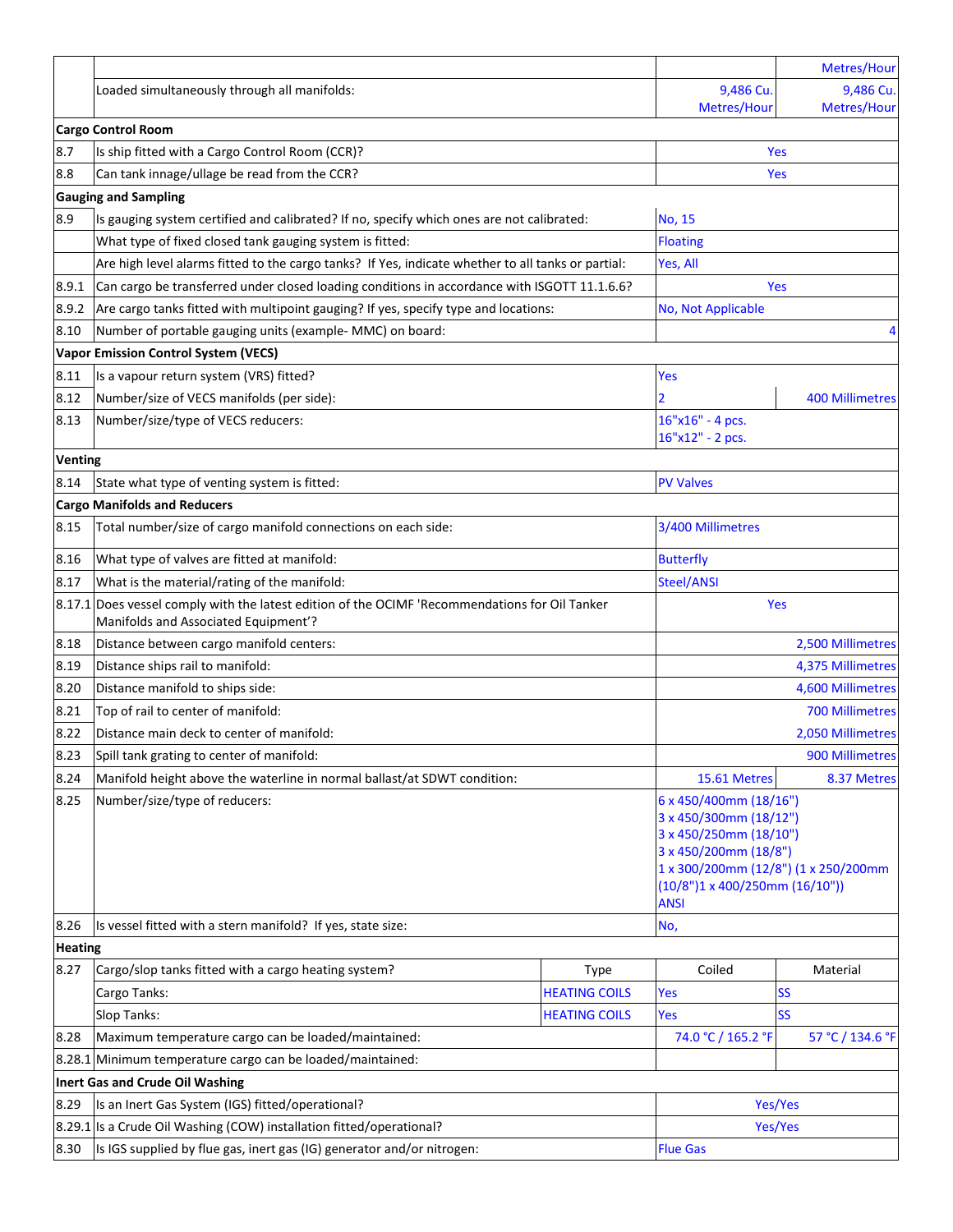|      | <b>Cargo Pumps</b>                                               |     |                                        |                        |                                        |
|------|------------------------------------------------------------------|-----|----------------------------------------|------------------------|----------------------------------------|
| 8.31 | How many cargo pumps can be run simultaneously at full capacity: |     |                                        |                        |                                        |
| 8.32 | Pumps                                                            | No. | <b>Type</b>                            | Capacity               | At What Head<br>$(sg=1.0)$             |
|      | Cargo Pumps:                                                     | 3   | Centrifugal                            | 2000 M3/HR             | 125 Meters<br>125 Meters<br>125 Meters |
|      | Cargo Eductors:                                                  |     | Cargo, COW and<br><b>Tank Cleaning</b> | 350 Cu.<br>Metres/Hour | 35 Metres                              |
|      | Stripping:                                                       |     | <b>Reciprocating</b>                   | 200 Cu.<br>Metres/Hour | 125 Metres                             |
| 8.33 | Is at least one emergency portable cargo pump provided?          |     |                                        | N/A                    |                                        |

| 9.  | <b>MOORING</b>     |                |                             |                                                                                |                                    |                          |
|-----|--------------------|----------------|-----------------------------|--------------------------------------------------------------------------------|------------------------------------|--------------------------|
| 9.1 | Wires (on drums)   | No.            | Diameter                    | Material                                                                       | Length                             | <b>Breaking Strength</b> |
|     | Forecastle:        | 4              |                             | <b>30 Millimetres Galvanized Steel</b><br>Wire Rope 6 x 37<br>with <b>IWRC</b> | 220 Metres                         | <b>64 Metric Tonnes</b>  |
|     | Main deck fwd:     | 4              |                             | <b>30 Millimetres Galvanized Steel</b><br>Wire Rope 6 x 37<br>with <b>IWRC</b> | 220 Metres                         | <b>71 Metric Tonnes</b>  |
|     | Main deck aft:     | $\overline{4}$ |                             | <b>30 Millimetres Galvanized Steel</b><br>Wire Rope 6 x 37<br>with <b>IWRC</b> | 220 Metres                         | <b>64 Metric Tonnes</b>  |
|     | Poop deck:         | 4              |                             | <b>30 Millimetres Galvanized Steel</b><br>Wire Rope 6 x 37<br>with <b>IWRC</b> | 220 Metres                         | <b>64 Metric Tonnes</b>  |
| 9.2 | Wire tails         | No.            | Diameter                    | Material                                                                       | Length                             | <b>Breaking Strength</b> |
|     | Forecastle:        | 4              | 60 Millimetres Nika-steel   |                                                                                | 11 Metres                          | <b>80 Metric Tonnes</b>  |
|     | Main deck fwd:     | 4              | <b>76 Millimetres Nylon</b> |                                                                                | 11 Metres                          | <b>90 Metric Tonnes</b>  |
|     | Main deck aft:     | 4              | 64 Millimetres Nylon        |                                                                                | 11 Metres                          | <b>80 Metric Tonnes</b>  |
|     | Poop deck:         | $\overline{4}$ | 60 Millimetres Nika-steel   |                                                                                | 11 Metres                          | <b>80 Metric Tonnes</b>  |
| 9.3 | Ropes (on drums)   | No.            | Diameter                    | Material                                                                       | Length                             | <b>Breaking Strength</b> |
|     | Forecastle:        |                |                             | <b>Not Applicable</b>                                                          |                                    |                          |
|     | Main deck fwd:     |                |                             | <b>Not Applicable</b>                                                          |                                    |                          |
|     | Main deck aft:     |                |                             | <b>Not Applicable</b>                                                          |                                    |                          |
|     | Poop deck:         |                |                             | <b>Not Applicable</b>                                                          |                                    |                          |
| 9.4 | <b>Other lines</b> | No.            | Diameter                    | Material                                                                       | Length                             | <b>Breaking Strength</b> |
|     | Forecastle:        | 5              |                             | 64 Millimetres 25% Polyester +<br><b>75% Polysteel</b>                         | 220 Metres                         | <b>78 Metric Tonnes</b>  |
|     | Main deck fwd:     | $\overline{2}$ |                             | 56 Millimetres 25% Polyester +<br><b>75% Polysteel</b>                         | 220 Metres                         | <b>60 Metric Tonnes</b>  |
|     | Main deck aft:     | $\overline{2}$ |                             | 56 Millimetres 25% Polyester +<br><b>75% Polysteel</b>                         | 220 Metres                         | <b>60 Metric Tonnes</b>  |
|     | Poop deck:         | 3              |                             | 64 Millimetres 25% Polyester +<br><b>75% Polysteel</b>                         | 220 Metres                         | <b>78 Metric Tonnes</b>  |
| 9.5 | Winches            | No.            | No. Drums                   | Motive Power                                                                   | <b>Brake Capacity</b>              | Type of Brake            |
|     | Forecastle:        | $\overline{2}$ | <b>Double Drums</b>         | <b>Hydraulic</b>                                                               | 44.10 Metric Band<br><b>Tonnes</b> |                          |
|     | Main deck fwd:     | $\overline{2}$ | <b>Double Drums</b>         | <b>Hydraulic</b>                                                               | 44.10 Metric Band<br><b>Tonnes</b> |                          |
|     | Main deck aft:     | $\overline{2}$ | <b>Double Drums</b>         | <b>Hydraulic</b>                                                               | 44.10 Metric Band<br><b>Tonnes</b> |                          |
|     | Poop deck:         | $\overline{2}$ | <b>Double Drums</b>         | <b>Hydraulic</b>                                                               | 44.10 Metric Band                  |                          |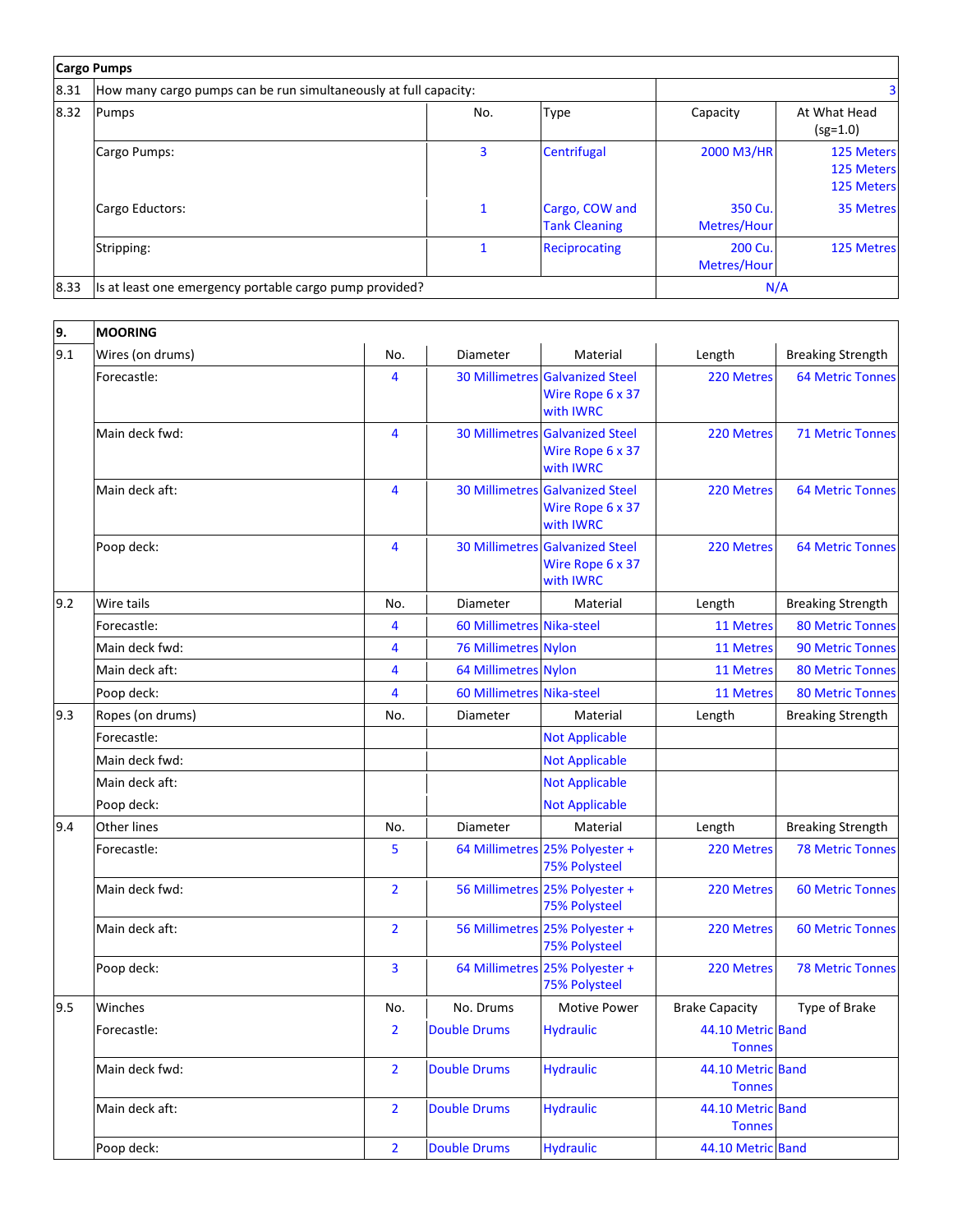|                   |                                                                                                                                                                                                   |  |           |                                   | <b>Tonnes</b>                          |                          |
|-------------------|---------------------------------------------------------------------------------------------------------------------------------------------------------------------------------------------------|--|-----------|-----------------------------------|----------------------------------------|--------------------------|
| 9.6               | Bitts, closed chocks/fairleads                                                                                                                                                                    |  | No. Bitts | <b>SWL Bitts</b>                  | No. Closed Chocks                      | <b>SWL Closed Chocks</b> |
|                   | Forecastle:                                                                                                                                                                                       |  | 4         | <b>64 Metric Tonnes</b><br>(4x64) | 9                                      | 6x41.8 2x64 1x204        |
|                   | Main deck fwd:                                                                                                                                                                                    |  | 10        | 6x64 4x92                         | 16                                     | 10x41.8 2x64 4x92        |
|                   | Main deck aft:                                                                                                                                                                                    |  | 6         | 4x64 2x92                         | 14                                     | 12x41.8 2x92             |
|                   | Poop deck:                                                                                                                                                                                        |  | 8         | 8x64 1x204                        | 11                                     | 2x41.8 8x64 1x204        |
|                   | <b>Anchors/Emergency Towing System</b>                                                                                                                                                            |  |           |                                   |                                        |                          |
| 9.7               | Number of shackles on port/starboard cable:                                                                                                                                                       |  |           |                                   |                                        | 12/12                    |
| 9.8               | Type/SWL of Emergency Towing system forward:                                                                                                                                                      |  |           |                                   | <b>Hinged Bar stopper</b><br>and chain | <b>204 Metric Tonnes</b> |
| 9.9               | Type/SWL of Emergency Towing system aft:                                                                                                                                                          |  |           |                                   | Plate stopper                          | <b>204 Metric Tonnes</b> |
|                   | 9.10.1 What is size of closed chock and/or fairleads of enclosed type on stern                                                                                                                    |  |           |                                   | <b>600 Millimeters</b>                 |                          |
| <b>Escort Tug</b> |                                                                                                                                                                                                   |  |           |                                   |                                        |                          |
|                   | 9.10.2 What is SWL of closed chock and/or fairleads of enclosed type on stern:                                                                                                                    |  |           | <b>204 Metric Tonnes</b>          |                                        |                          |
| 9.11              | What is SWL of bollard on poop deck suitable for escort tug:                                                                                                                                      |  |           | <b>200 Metric Tonnes</b>          |                                        |                          |
|                   | Lifting Equipment/Gangway                                                                                                                                                                         |  |           |                                   |                                        |                          |
| 9.12              | Derrick/Crane description (Number, SWL and location):                                                                                                                                             |  |           | Cranes: 1 x 15 Tonnes<br>N/A      |                                        |                          |
| 9.13              | Accommodation ladder direction:                                                                                                                                                                   |  | Aft       |                                   |                                        |                          |
|                   | Does vessel have a portable gangway? If yes, state length:                                                                                                                                        |  |           | Yes, 15 Metres                    |                                        |                          |
|                   | <b>Single Point Mooring (SPM) Equipment</b>                                                                                                                                                       |  |           |                                   |                                        |                          |
| 9.14              | Does the vessel meet the recommendations in the latest edition of OCIMF 'Recommendations for<br>Equipment Employed in the Bow Mooring of Conventional Tankers at Single Point Moorings<br>(SPM)'? |  |           | Yes                               |                                        |                          |
| 9.15              | If fitted, how many chain stoppers:                                                                                                                                                               |  |           |                                   |                                        |                          |
| 9.16              | State type/SWL of chain stopper(s):                                                                                                                                                               |  |           | <b>Hinged Bar</b>                 | <b>204 Metric Tonnes</b>               |                          |
| 9.17              | What is the maximum size chain diameter the bow stopper(s) can handle:                                                                                                                            |  |           | <b>76 Millimetres</b>             |                                        |                          |
| 9.18              | Distance between the bow fairlead and chain stopper/bracket:                                                                                                                                      |  |           | 3.65 Metres                       |                                        |                          |
| 9.19              | Is bow chock and/or fairlead of enclosed type of OCIMF recommended size<br>(600mm x 450mm)? If not, give details of size:                                                                         |  |           | Yes                               |                                        |                          |

| 10.  | <b>PROPULSION</b>                                               |                    |                                                                                      |                                                                         |  |
|------|-----------------------------------------------------------------|--------------------|--------------------------------------------------------------------------------------|-------------------------------------------------------------------------|--|
| 10.1 | Speed                                                           |                    | Maximum                                                                              | Economical                                                              |  |
|      | Ballast speed:                                                  | 14.50 Knots (WSNP) |                                                                                      |                                                                         |  |
|      | Laden speed:                                                    | 14.00 Knots (WSNP) |                                                                                      |                                                                         |  |
| 10.2 | What type of fuel is used for main propulsion/generating plant: |                    | RMG 380 sec                                                                          | <b>RMG 380</b>                                                          |  |
| 10.3 | Type/Capacity of bunker tanks:                                  |                    | Fuel Oil: 1,778.80 Cu. Metres<br>Diesel Oil: 962 Cu. Metres<br>Gas Oil: 0 Cu. Metres |                                                                         |  |
| 10.4 | Is vessel fitted with fixed or controllable pitch propeller(s): |                    | <b>Fixed</b>                                                                         |                                                                         |  |
| 10.5 | Engines                                                         | No                 | Capacity                                                                             | Make/Type                                                               |  |
|      | Main engine:                                                    | 1                  |                                                                                      | 12,270 Kilowatt Akasaka 6UEC60LSII                                      |  |
|      | Aux engine:                                                     | 3                  |                                                                                      | 660 Kilowatt Yanmar 6N18AL-EV                                           |  |
|      | Power packs:                                                    | N/A                |                                                                                      | N/A                                                                     |  |
|      | Boilers:                                                        | $\overline{2}$     | <b>Tonnes/Hour</b>                                                                   | 35 Metric Mitsubishi/MAC-<br>35B, Osaka<br>Boiler/OVEC2-<br>150/1354-19 |  |
|      | <b>Bow/Stern Thruster</b>                                       |                    |                                                                                      |                                                                         |  |
| 10.6 | What is brake horse power of bow thruster (if fitted):          |                    |                                                                                      | No,                                                                     |  |
| 10.7 | What is brake horse power of stern thruster (if fitted):<br>No, |                    |                                                                                      |                                                                         |  |